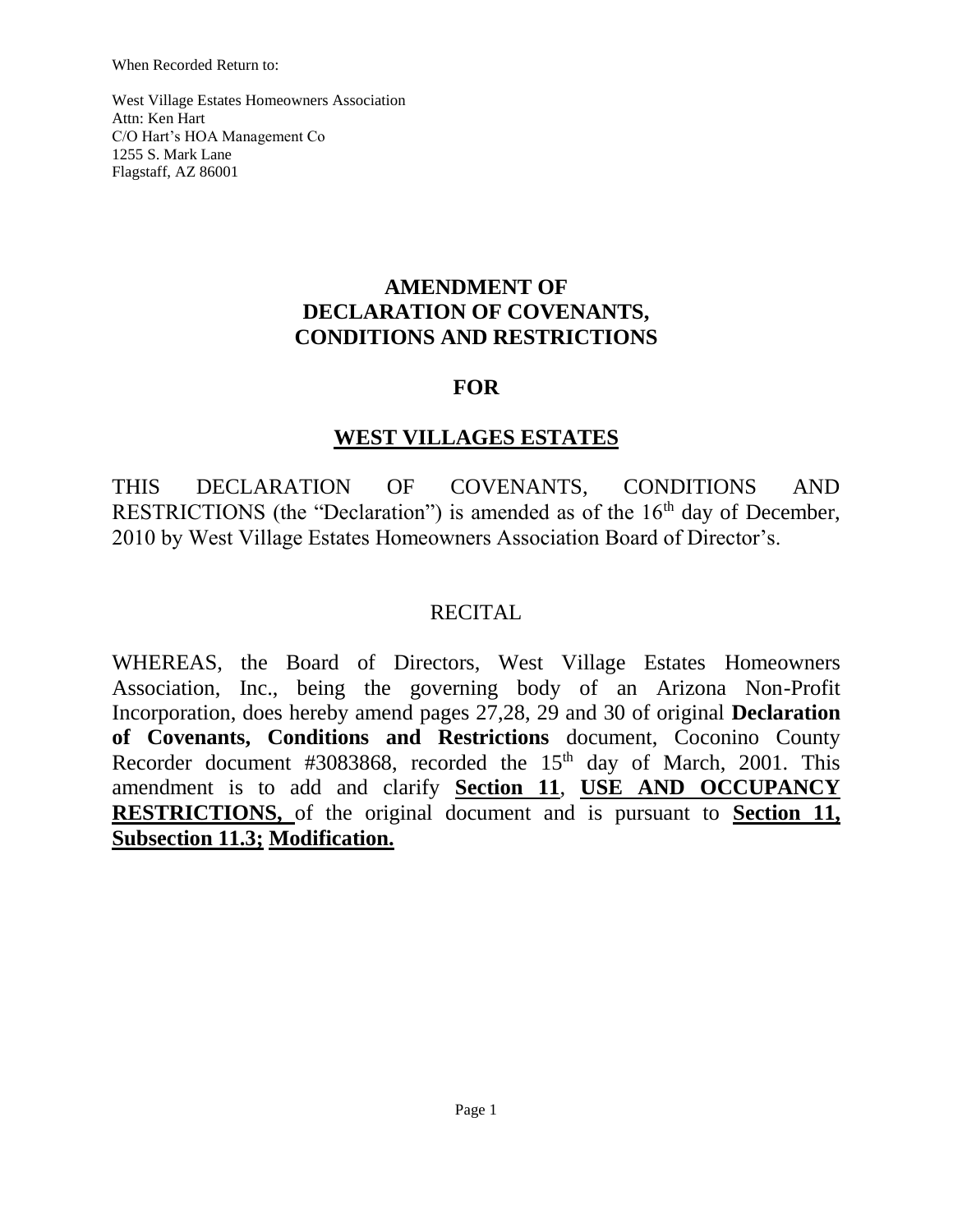the Design Review Committee shall provide to such Owner a notice of such approval which shall be conclusive evidence of compliance with the provisions of this Section and the Development Standards as to the improvements described in such a notice, but as to such improvements only.

10.7. Reconstruction of Common Areas. The reconstructions by the Association or the Declarant after destruction by casualty or otherwise of any Common Areas which is accomplished in substantial compliance with "as Built" plans for such Common Areas shall not require compliance with the provisions of this Section or the Development Standards.

10.8 Additional Powers of the Board. The Board may promulgate as a part of the Development Standards such additional architectural and landscape standards, rules and regulations as it deems to be appropriate and as are not in conflict with this Declaration. WITHOUT LIMITING THE GENERALITY OF THE PRECEEDING SENTENCE, THE BOARD MAY FIX A FINE OF UP TO \$1000.00 FOR FAILURE TO OBTAIN REQUIRED APPROVAL FROM THE DESIGN REVIEW COMMITTEE. The Association may, but shall not be required, to remove any nonconforming structures or improvements and may recover the cost of said removal from the Member or Owner.

#### **11. USE AND OCCUPANCY RESTRICTIONS.**

11.1. Land Use and Building Type. No Lot within the Property, except for the Common Areas, shall be used except for the placement of a manufactured home for residential purposes in accordance with the Development Standards. No building shall be erected, altered, placed or permitted to remain on any Lot other than an approved manufactured home, detached private garage, or an approved storage shed. The building material and architectural style of the manufactured home and garage shall be substantially similar. Metal storage buildings shall be permitted provided approval by the Association is obtained prior to the erection of any such structure and that the structure be maintained in accordance with the Association Rules and Development Standards. No carports shall be permitted within West Village Estates. All Lots shall have, upon the first placement of an approved manufactured home thereon, an enclosed garage for vehicle parking and storage constructed by an approved licensed contractor. No structure of any nature, including without limitation, manufactured homes, garages, storage sheds, antennae, satellite dishes, recreational amenities, or any other accessory use shall be constructed or installed on a Lot without compliance with Design Review Committee Standards and prior, written approval of the Association. No buildings or structures shall be maintained, except that which is provided for in section 11.4, on any Lot within the Property for any business or commercial purpose whatsoever, including, without limitation, provision of private day care services. The West Village Estates Plat shall identify tracts of real property which serve as common areas.

11.2. Home Location. All manufactured homes and structures within the West Village Estates Subdivision shall occur within the setbacks as depicted on the final Plat, or as otherwise provided in the Development Standards. For the purpose of this covenant, steps and unsupported eaves shall not be considered a part of any building or structure, but decks, patios, and support structures shall be considered a part of a structure or building.

11.3. Minimum Living and Garage Area. A limited number of single-wide homes, not to exceed thirty (30), will be allowed throughout the community in designated lots. These homes shall not be less than 890 square feet in minimum living area. Double-wide homes must not be smaller than 23 feet in width and shall not be less than 1100 square feet in minimum living area. Garages shall be a minimum of 400 square feet.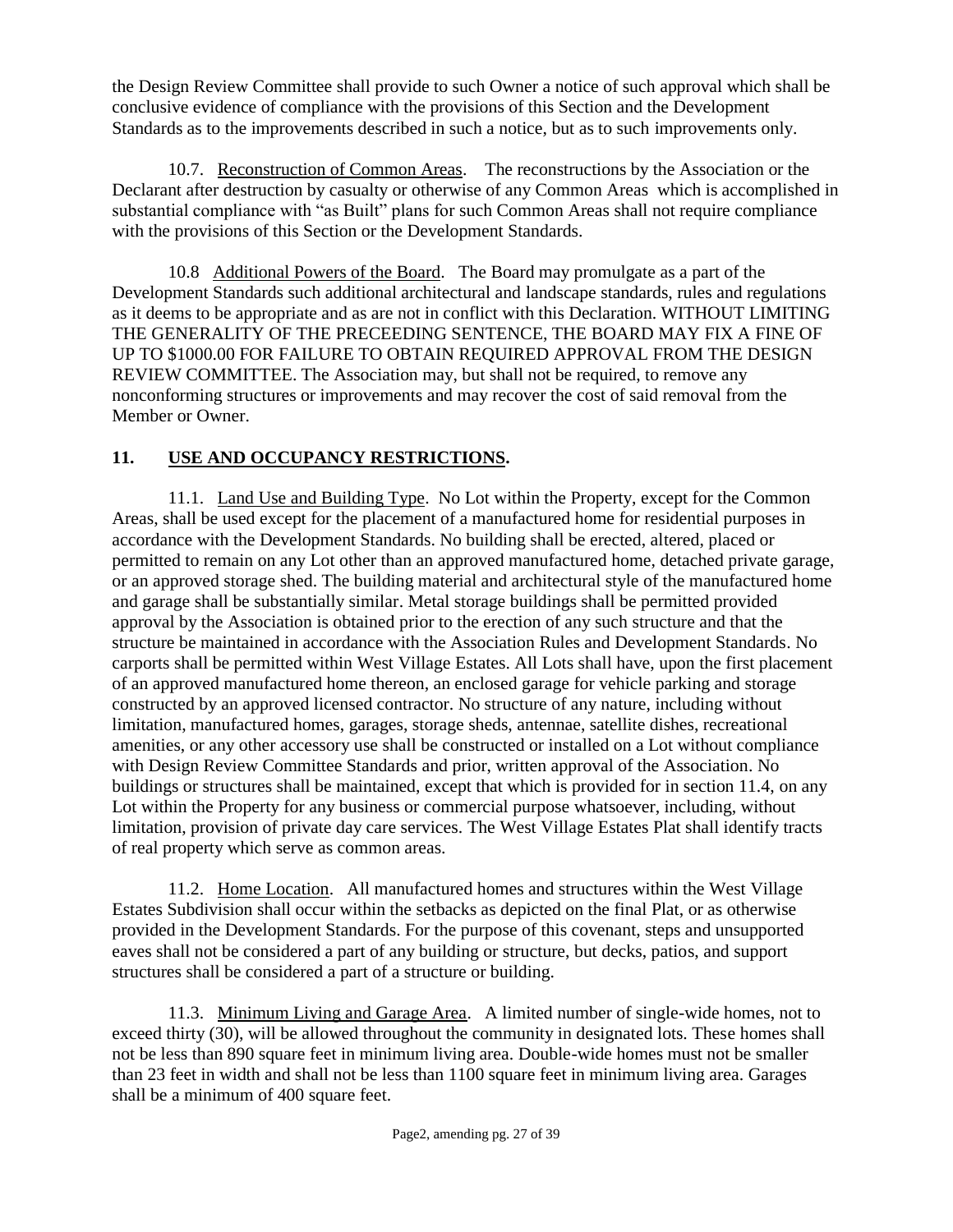11.4. Business and Related Uses. No Lot shall ever be used, allowed, or authorized to be used in any way, directly or indirectly, for any business, commercial, manufacturing, industrial, mercantile, retail, storage, vending, automotive repair or other similar uses or purposes. The foregoing restriction shall not prevent an Owner from conducting his or her personal affairs within the home and shall not be deemed to prevent an Owner from using his manufactured home for business purposes which (i) utilize a minimal portion, no more than 200 sq. ft., of the home and/or garage; (ii) do not result in shipping or receiving, except by USPS, UPS, FedEx or similar carriers, to or from the home; and (iii) do not otherwise violate City zoning laws regarding residential uses.

11.5. Plant Unit and Landscaping Requirements. The front yard must be covered with decorative rock over black plastic a minimum of 6mm thick to insure weeds do not grow among the rock and/or grass that shall be maintained to a height of no more than 2" and weed free. A minimum of (10) approved Plant Units must be planted on each Lot and arranged on both sides and ends of the home. There shall be a minimum of 2 Plant Units placed in the front yard portion of the lot and a minimum of 1 tree placed upon the lot. **Although wild flowers are encouraged, they must be placed in a planter and may not consist of more than 6 sq. ft. of the entire landscaping.** The Owner will be responsible for maintenance of said Plant Units and shall replace any portion thereof in need of replacement within twenty (20) days of written notice from the Association or City. Thereafter, the Association may arrange and contract for the maintenance or replacement of the Plant Unit and the cost thereof shall become a Special Assessment to that Owner.

11.6. Address Numbers. Address numbers are required to be posted at each residence. They shall be at least four (4) inches in height and visible from the street.

11.7. Snow Removal & Seasonal Parking. The owner, occupant, tenant or person having the care of any building or lot or parcel of land bordering on any street, avenue, alley, square or other public place within the Association shall at all times keep the sidewalks, curbs, and ramps leading into crosswalks abutting upon or adjacent to the lot or lots owned or occupied by them free and clear of snow, ice, dirt or other obstruction. Any such owner or occupant who fails to remove the snow, ice, dirt or other obstruction from the sidewalks within twenty four (24) hours after the accumulation of snow and ice shall be in violation of Association Rules. The removal of snow and ice shall mean free of snow and ice for the entire constructed width and length of the sidewalk. The accumulation may be from any source, including snow plows, traffic, precipitation, or drifting. No person shall park, or permit to be parked, on any street between midnight and 7:00 A.M. **11:00 p.m. and 5:00 a.m.**, from November 1 to April 1, any vehicle owned or controlled by that person during any recordable snowfall. Any vehicle parked on Common Areas, which shall include all streets within the Association during this time, shall be in violation of Association Rules and subject vehicle shall be removed at vehicle owner's expense.

**11.8.** Animals**.** No animals, livestock, horses, birds, or poultry of any kind shall be raised, bred or kept on or within any Lot or structure on a Lot except that a Owner may keep one dog and/or one cat or other household pet, up to a combination not to exceed two (2) pets, in the home or with in the enclosed area of the Lot. Additional pets are prohibited. The foregoing restriction does not apply to fish kept in an indoor aquarium or to assistive animals (confirmed as necessary by a medical professional). No domestic fowl, hogs, pigs or domestic farm animals shall be kept on any of the Lots. Any permitted animal shall be permitted for only so long as they are not kept, bred, or maintained for any commercial purpose and for so long as they do not result in an annoyance or nuisance to other Owners No permitted pets shall be permitted to move about unrestrained in any public or private street within the Property. Each Owner shall be responsible for the immediate removal and disposal of waste or excrement of all the Owner's pets from any area within the Property (including within Owner's enclosed yard). Owners shall be liable for any and all damage or injury caused by their pets. The Board may establish a system of fines or charges for any infraction of the foregoing, and the Board shall be the sole judge for determining whether a pet is a common household pet or whether any pet is an annoyance or nuisance or whether any rule has been broken by an Owner with a pet.

Page 3, amending pg. 28 of 39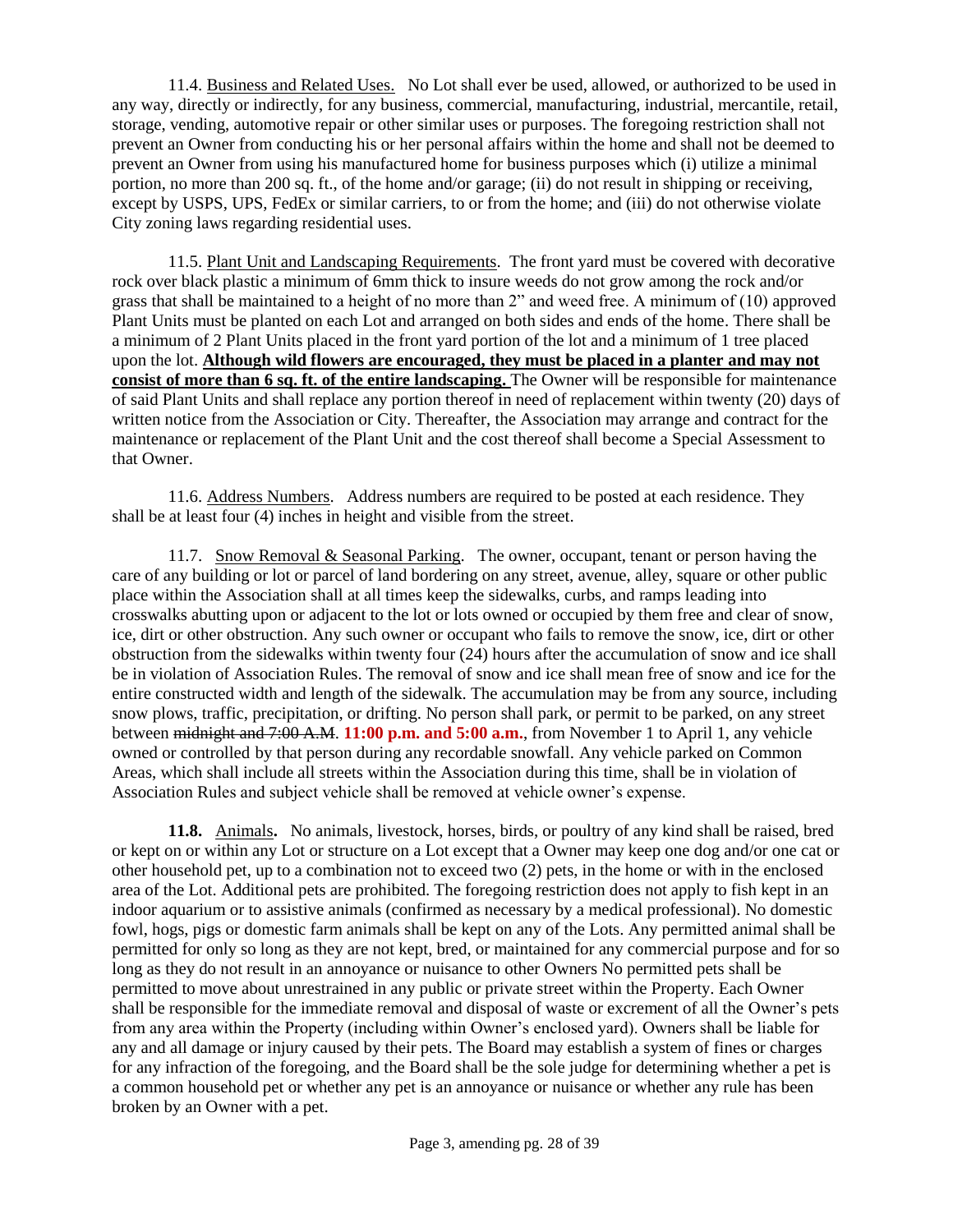11.9. Driveway and Walkway Requirements. An approved concrete driveway and walkway shall be installed by Owner on every Lot in accordance with the specifications set forth in the Development Standards.

11.10. Fence Requirement. An Approved fence shall be installed by Owner on the perimeter of every Lot in accordance with the specifications set forth in the Development Standards.

11.11. Violation of Law or Insurance. No Owner or Occupant shall permit anything to be done or kept in his Lot or in or upon any Common Areas which will result in the cancellation of insurance thereon or which would be a violation of any law.

11.12. Nuisances. No Owner or Occupant shall permit or suffer anything to be done or kept about or within his Lot, or on or about the Estates, which will obstruct or interfere with the rights of other Owners, Members, Occupants or other authorized Persons to the use and enjoyment of the Common Areas, or annoy them by unreasonable noises or otherwise, nor commit or permit any nuisance or commit or suffer any illegal act to be committed therein. Each Owner and Occupant shall comply with the Association Rules and the requirements of all health authorities and other government authorities having jurisdiction over the Property.

> 11.13. Air Conditioners. No window or portable air conditioning units shall be installed on a Lot so as to be visible from neighboring property. No heating, cooling, ventilating or air conditioning units or equipment shall be placed on any Lot so as to be visible from neighboring property unless approved by the Board. **Evaporative coolers, air conditions, and ducts, may not be installed on any roof, or through any window opening**

11.14. Boats and Motor Vehicles. Except as specifically permitted by the Association Rules, (a) no boats, trailers, buses, motor homes, campers, or other recreational vehicles of whatever type (herein Collectively called a "Recreation Vehicle") shall be parked or stored in or upon the Common Areas or upon a Lot except within an enclosed garage as permitted by the Development Standards; (b) no Recreational Vehicle shall be repaired or rebuilt in any Lot or upon the Common Areas; and (c) no Recreational Vehicle shall be parked on the Public Roads to exceed a temporary consecutive 72 hour period. The Association may remove, or cause to be removed, any unauthorized vehicle at the expense of the owner thereof in any manner consistent with law. Snowmobiles, off-road motorcycles and all-terrain vehicles or similar vehicles are prohibited and may not be used or operated within West Village Estates, except that any such vehicle lawfully licensed for use on public roadways may be used for the strictly limited purpose of ingress and egress to a Lot; provided, however that any such vehicle may be trailered to or from a Lot, or parked or stored in or upon a Lot within an enclosed area, in accordance with the Association Rules or the Development Standards. No disabled motor vehicle, which is under repair or not in operating condition, shall be placed or permitted to remain on the street or any common area. Any registered disabled vehicle, which is under repair or not in operating condition, of any Owner or Occupant, shall only be stored within the Garage of said Owner or Occupant's Lot. **No business vehicles shall be parked in the neighborhood, except during the time a service is being to a homeowner.**

11.15. Horse Trailers. Horse trailers are not permitted within the Estates.

11.16. Lights. No spotlights, flood lights or other high intensity lighting shall be placed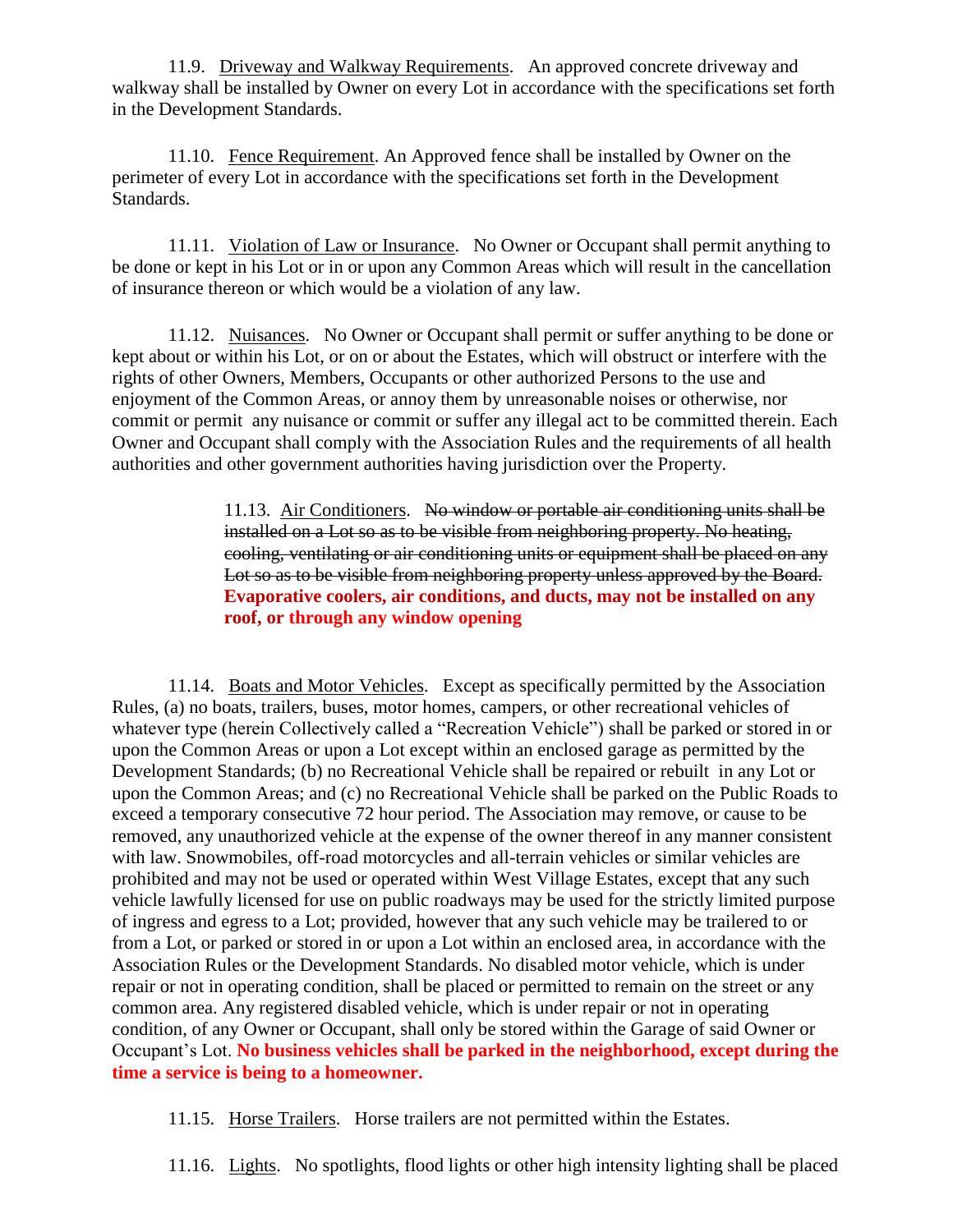or utilized upon any Lot which, in any manner, will allow light to be directed or reflected on the Common Areas, Public Roads, or any part thereof, or any other Lot, except as may be expressly permitted by the Association Rules or the Development Standards. Reflective material of solar devices or other items need to be properly screened from adjoining properties. No aluminum foil shall be used in windows. **When appropriate members are requested to replace old lighting with low level bulbs or appliances.**

11.17. Sight and Distance at Intersections. No fence, wall, hedge, or shrub planting shall be installed or maintained by any Lot Owner which unreasonably obstructs sight distances on any corner Lot or at the driveway serving any Lot.

11.18. Antennas. No radio, television, or other antennas of any kind or nature, or device for the reception or transmission of radio, microwave or other similar signals, including without limitation, satellite dishes, shall be placed or maintained upon any Lot except as may be permitted by the Association Rules or in accordance with the Development Standards.

11.19. Garbage. No garbage, rubbish, trash or debris shall be kept or maintained in any lot so as to be visible from another Lot or the Common Areas. All garbage shall be kept in closed containers. No incinerators shall be kept or maintained on any Lot. In the case of an Owner who allows trash, garbage, rubbish or debris to accumulate on any Lot, the Association may arrange and contract for the removal and cleanup of the trash, and the cost thereof shall become a Special Assessment to that Owner.

11.20. Mining. No portion of the Property shall be used in any manner to explore for or remove any oil or other hydrocarbons, minerals of any kind, or earth substance of any kind.

11.21. Safe Conditions. Without limiting any other provision in this section, each Owner shall maintain and keep his Lot at all times in a safe, sound and sanitary condition and repair and shall correct any condition or refrain from any activity which might interfere with the reasonable enjoyment by other Owners, Members or other persons of their respective Lots or the Common Areas.

11.22. Fires. Other than barbecues in properly constructed barbeque pits or grills in strict compliance with the Association Rules and the Development Standards, or as otherwise expressly permitted in the Association Rules, no open fires **or flames** shall be permitted on the Lots or the Common Areas, nor shall any other similar activity or condition be permitted which would tend to increase the insurance rates for the Common Areas or for other Owners.

11.23. Construction Access. The approved access drive will be the only construction access to any Lot. Construction crews will not park on, or otherwise use, underdeveloped portions of Lots. All construction vehicles shall be placed on the access drive.

11.24. Clothes Drying Areas. Clothes Drying Area shall be permitted upon any enclosed lot provided that no portion of the clothes drying apparatus shall be visible from any street.

11.25. No Further Subdivision; Compounds. No Lot shall be divided or subdivided. An Owner may own more than one Lot which, if contiguous, may be combined into a single homesite with consent of the City and the Design Review committee; provided, however,